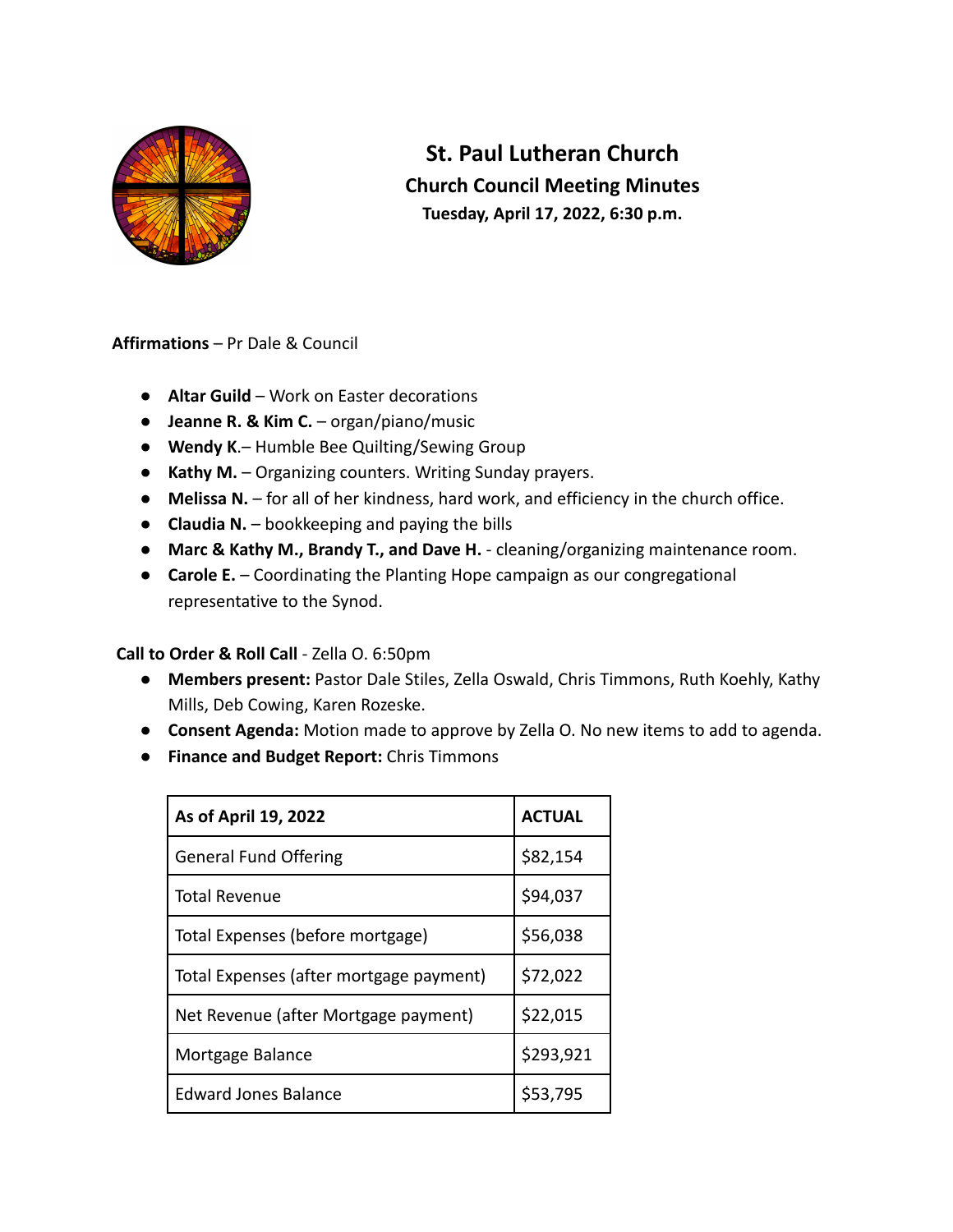#### **Pastor's Report:**

- This past month has been primarily focused on Lent and Holy Week. Ongoing worship/sermon preparation has consumed much of my time. I am thankful for altar guild members and sanctuary housekeeping for all their time and efforts at making Lent and Holy Week and Easter so meaningful. Thank you!
- We also enjoyed celebrating with three of our young people as they received their first communion on Maundy Thursday and Easter Sunday. (Abigail Duax, Erin Olson, and Piper Pederson). They received their communion instruction on Saturday, April 9.
- We also completed our six-week Planting Hope Appeal emphasis with Bishop Lull's visit on March 27. To date, nearly \$2000 has been donated from members of our congregation toward this appeal of the Synod's. Thank you!
- Behind the scenes LADC (Lake Area Discovery Center) has been busy preparing our preschool rooms for their Family Fun Night on April 21. They held an all-day work-day on Monday, April 4. They have the rooms decorated and ready for the Fun Night and for individual family tours. They love the space and are eager to open up to serve families, hopefully September 1st. Much more info can be found on our church website under preschool link.
- I continue to serve on the Iringa Committee at the Synod office. We met via Zoom again on Monday, April 11. This is a great way to stay connected with Bega Kwa Bega and inform our congregation of any updated or new information regarding our partnership with Mtera and Mgoli.
- Confirmation resumes on April 27 and we are scheduled to confirm two ninth graders on May 22 (Madison Miller and Kristina Styoke).
- I am continually grateful for our Covid Response Team as we are still navigating safety policies. See Covid Team Report for more details.
- Worship schedule is complete through Labor Day. We will begin worshiping outdoors every other week again beginning Memorial Day weekend, Sunday, May 29.
- We have two baptisms scheduled on Mother's Day, May 8. Our children and youth will be leading worship for us at our Sunday School Celebration Sunday on May 15. Katie F. and Chris C. will be planning and coordinating this service. No communion will be offered at this service (I'll be on vacation May 11-18).
- Am now working on planning a new Bible Study series and potential Summer preaching series.
- In addition to every day worship/sermon/bible study planning and prep I continue to respond to pastoral care needs as they arise. I am so grateful for our members are so good at visiting, calling and checking up on other members in need. We are very good at "sharing Christ's love with joy" as our mission statement calls us to do.
- I am grateful for the new energy and level of enthusiasm that is being felt among our congregation. We are meeting our financial needs and worship attendance continues to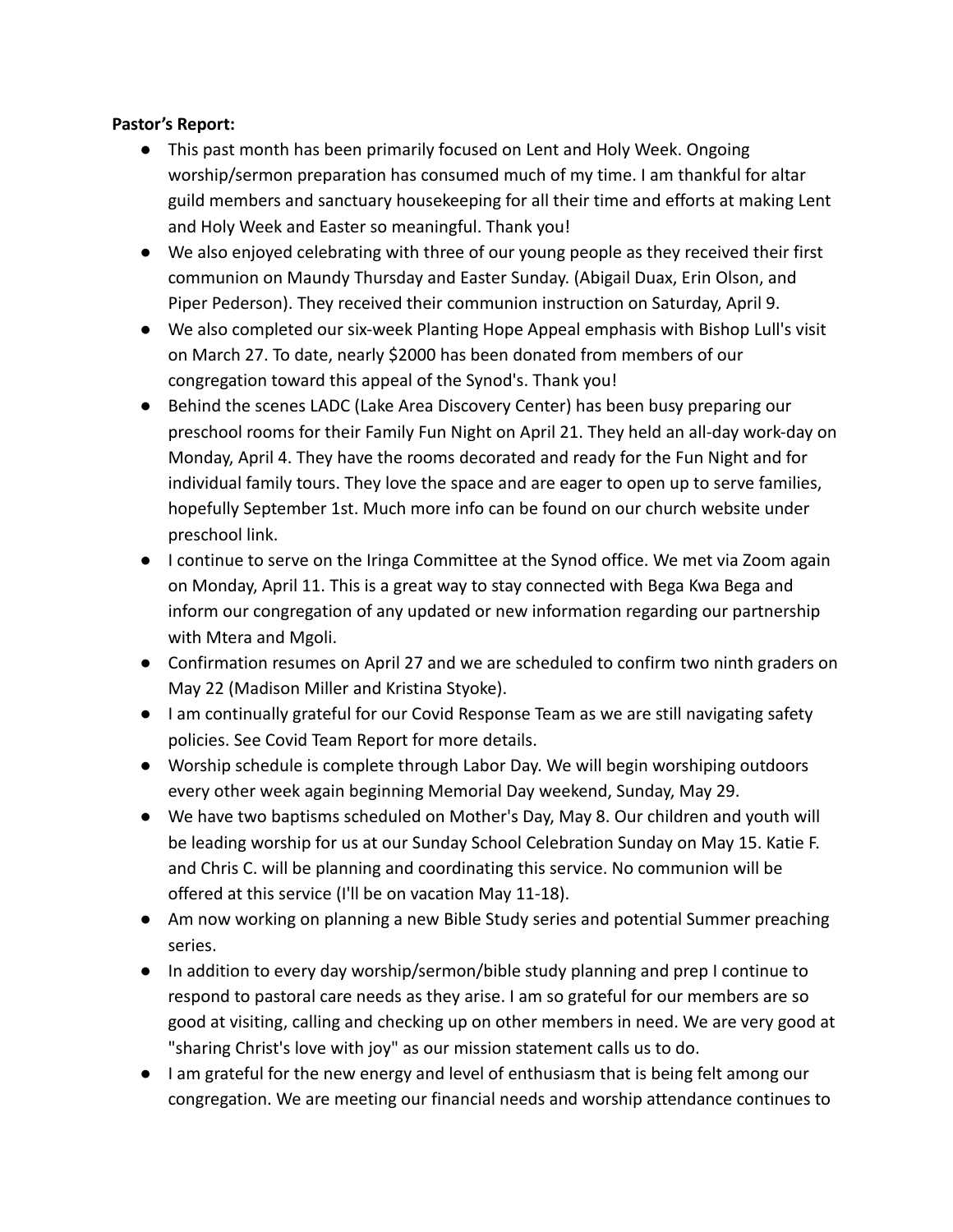increase. We are definitely living into our new norm, and it is good. As always, please reach out if you have any questions or need any clarification. Thank you! Pr. Dale

## **Children's Ministry:**

- The Sunday school kids are still working to stop Dr. H. from stealing Bible heroes. The last class will be May 15th. That day, the lesson will be brought into the worship service to help share with the congregation what they have been learning. Kids of all ages will help lead the service.
- There will be an end of the year celebration with the congregation after the service. The annual Mother's Day plant sale will be Saturday, May 7 from 9 A.M.-1 P.M. in the preschool parking lot, weather permitting. The proceeds go towards the youth curriculum for the following year.
- Pastor Dale held a first communion class on April 9th and 3 students attended. Erin Olson and Piper Pederson had their first communion on Maundy Thursday, and Abigail Duax had her first communion on Easter Sunday.
- The SPLASH kids had a lesson on Psalm 23 and Karen Rozeske helped them make bracelets to help remember each verse. They also had a lesson on the 12 disciples and will make one last video for the Sunday school.
- Confirmation has been on break during Lent. They will resume class next Wednesday. They will have one last class all together and then the 9th graders will meet to work on their stoles and faith papers. Confirmation will be held on Sunday, May 22.
- VBS will be August 1-4 from 5:30-8 P.M. We'll have an optional dinner from 5-5:30 P.M. The theme is Monumental-Celebrating God's Greatness. The parents were all polled and these dates/times worked the best for the most families. We're hoping for increased participation from our families with this change in time.
- We are looking at making a change to the education programming for next year. Most notably, we'd like to have "Sunday school" on Wednesday evenings, along with the confirmation and SPLASH programming. Early ideas are to have a meal that evening prior to classes starting.

# **COVID Response Team Report:**

The Covid Response Team met via email again on April 14. The consensus was to remove the social distanced markings in the sanctuary for Easter Sunday and put them back in place until May 29 (as previously decided). There are legitimate reasons for this. If curious, please contact Pr. Dale or any member of the Team. Also, it was decided to remove the Sharing of the Peace signs from the book racks and the Sharing of the Peace time in worship all together (beginning Easter Sunday), until May 29 when we begin worshiping outdoors again. For now we will encourage members to continue sharing before and after worship as they are already doing. No changes made to how communion is served or offering is collected. The Team will continue to monitor the progression of the virus and any new variants that may come up.